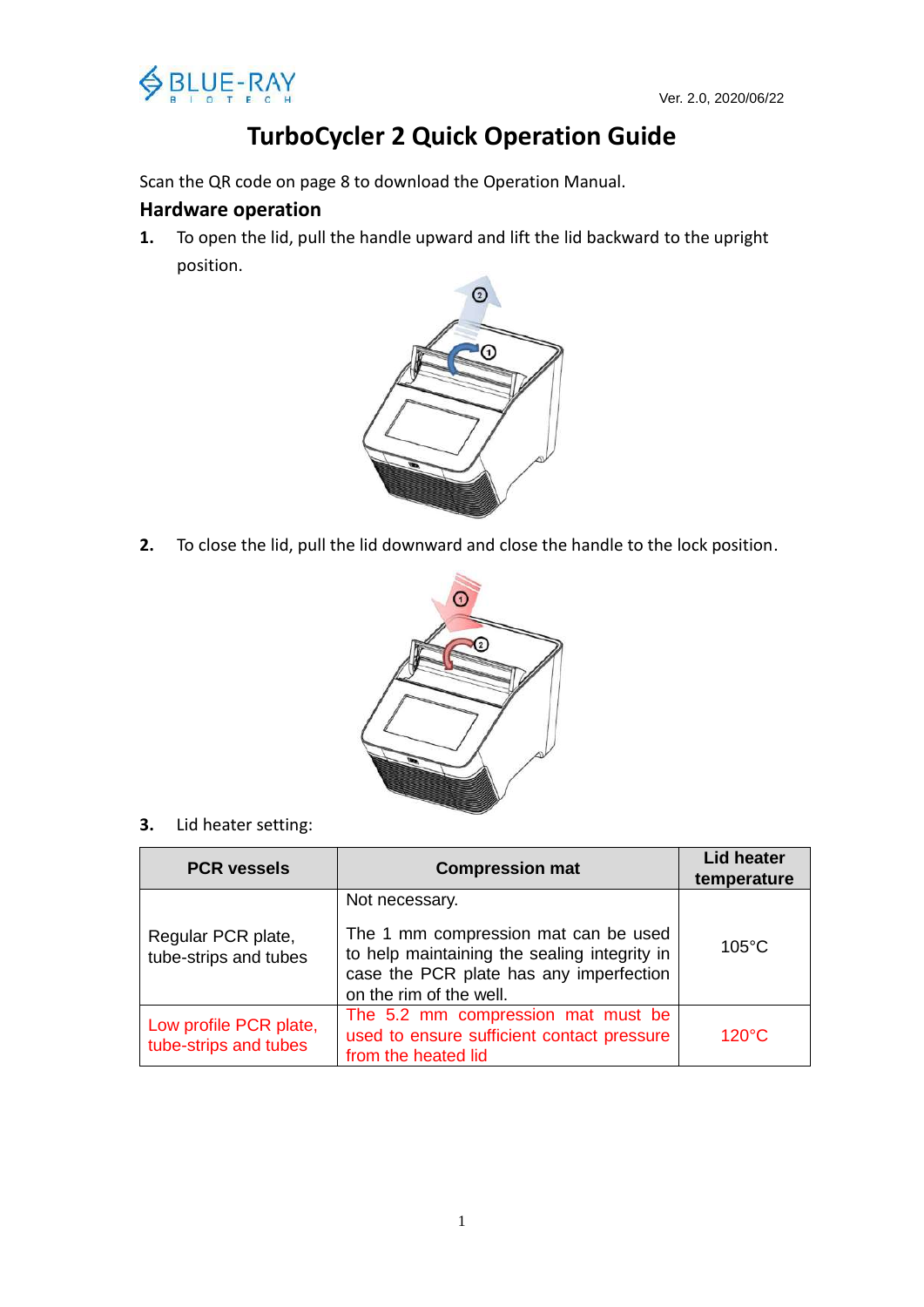

a. Instruction for applying the compression mat:



- b. For detailed instructions on the lid heater setting, please refer to **section 3.4** of the TurboCycler 2 Operation Manual.
- **4.** In order to prevent the deformation of the PCR vessels, and to ensure even distribution of the pressure from the lid, when PCR tubes or tube-strips are used, please load extra empty tubes on the 4 corners of the sample block. Always make sure that all the sample tubes/ tube–strips are distributed evenly on the sample block.



**5.** Ventilation air flow path:



Please make sure there is no obstacle in the air flow path. At least 10 cm of space is required at the front and the back of the instrument.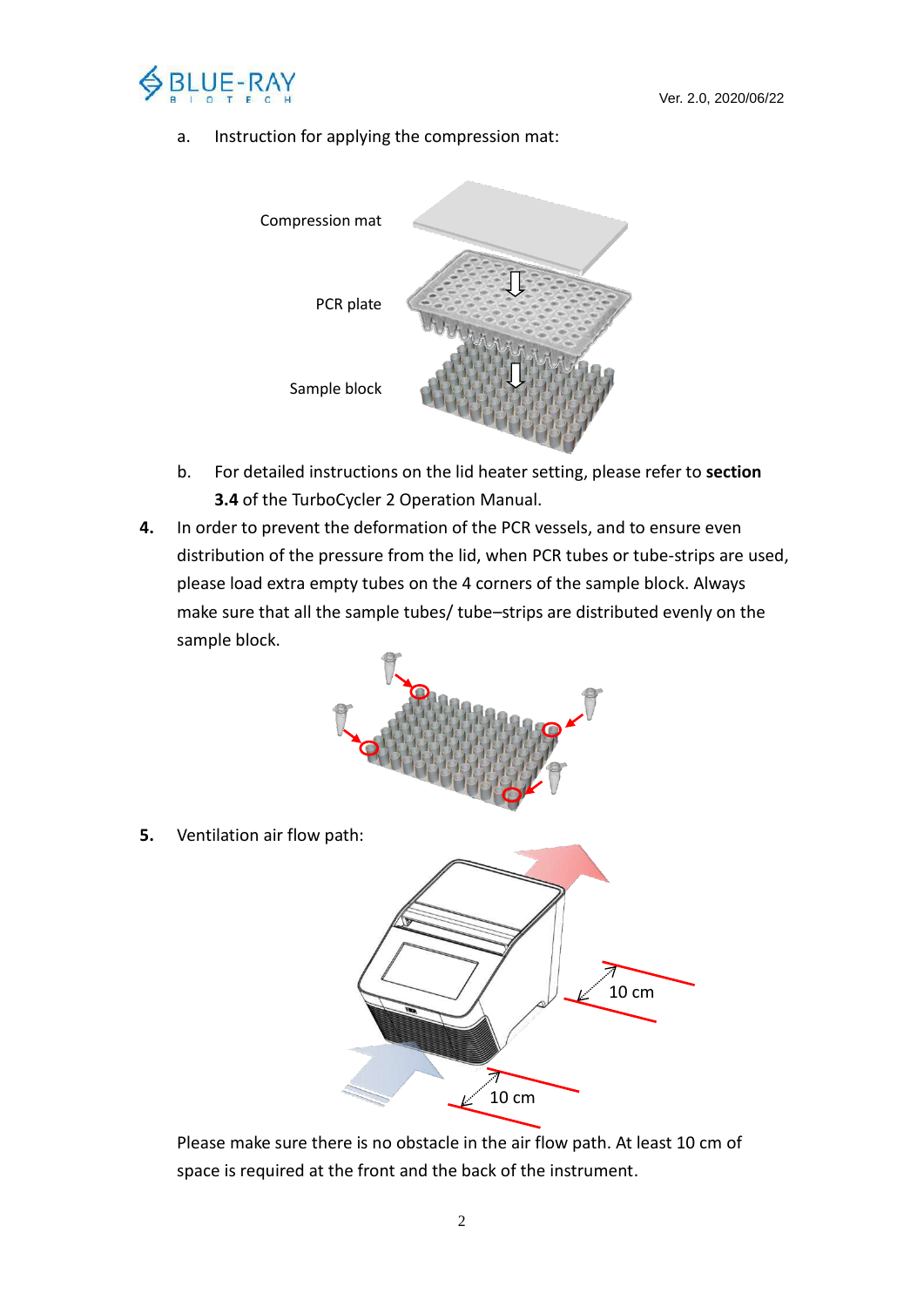

## **Software operation**

**1. Main Screen:** Tap on the **"***TurboCycler"* title to log in.



#### **2. User folder management:**

- a. On the main screen, tap on  $\frac{34}{5}$  to enter the user folder management section.
- b. Tap on  $\left(\begin{array}{c} \pm \\ \pm \end{array}\right)$  to create a new user folder.

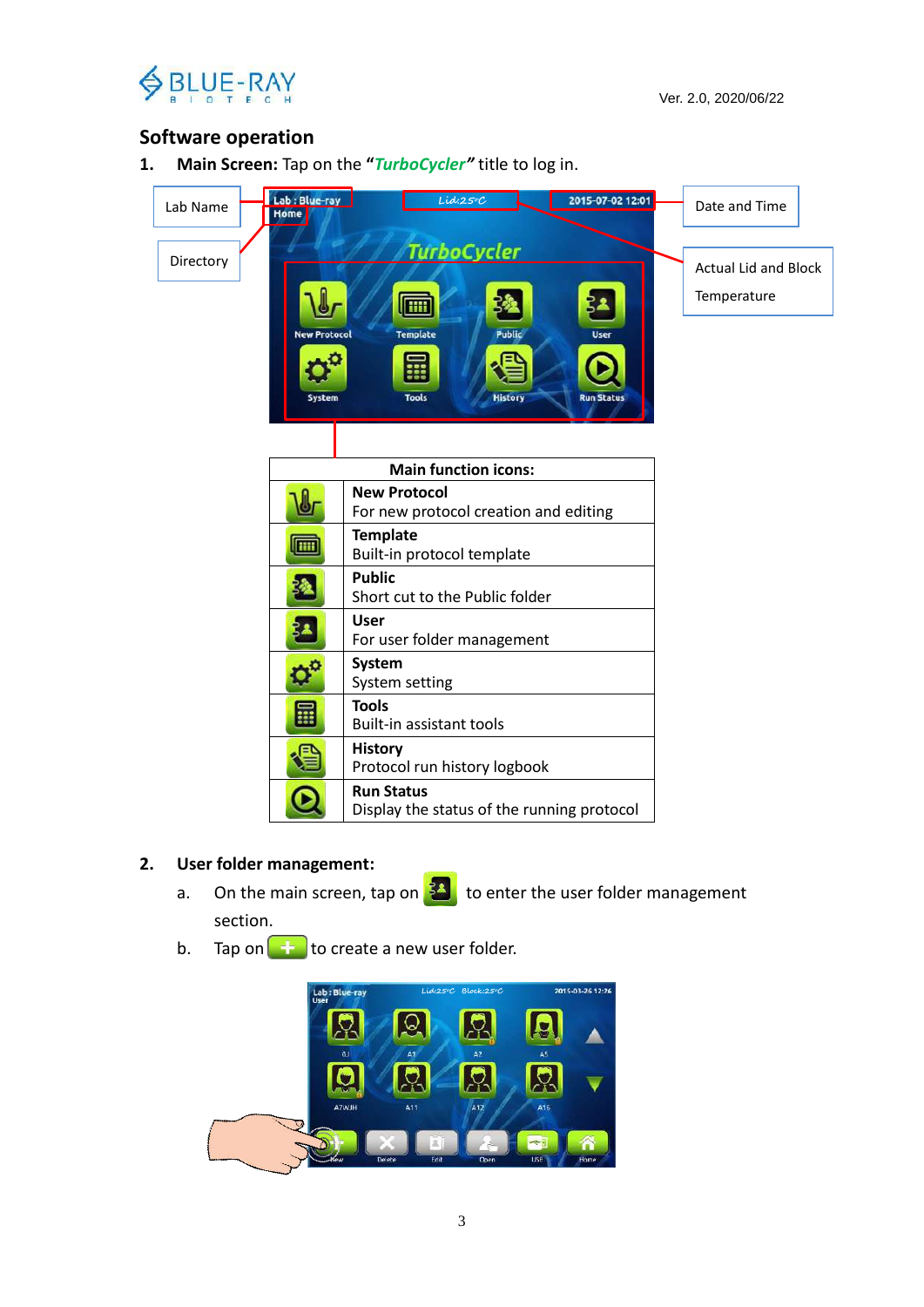

Input the folder name and password (optional). Tap the user icon to toggle to the icon you want to use for the new folder.

c. To modify an existing user folder, tap on the icon to select the folder. The selected folder's icon will be highlighted.



#### **3. To create a new protocol:**

- a. On the main screen, tap on  $\frac{1}{\sqrt{1-\frac{1}{n}}}$  to create a new protocol.
- b. To select the **Stage** / **Step**, tap on the stage header or the step segment. The selected area will be highlighted.

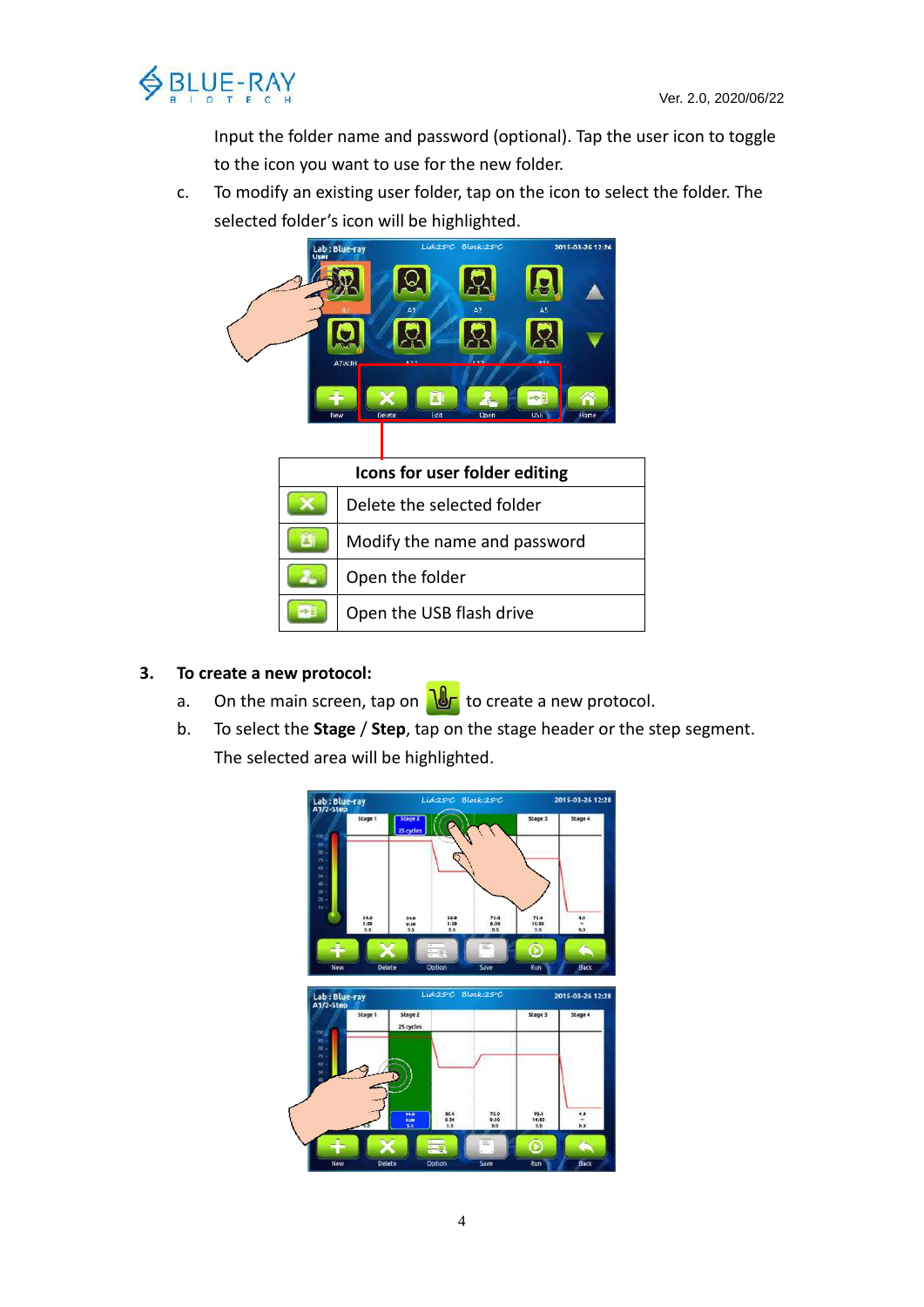

- c. Tap on  $\left( \frac{1}{\epsilon} \right)$  to duplicate the **Stage** / **Step**.
- d. Tap on to delete the **Stage** / **Step**.
- e. Tap on  $\left[\frac{\text{Stage 2}}{\text{Answer 2}}\right]$  in the **Stage** header to modify the cycle number of the stage. **20 cycles**



f. Tap on  $\begin{bmatrix} \frac{55.0}{9.8} \\ \frac{1}{2.8} \end{bmatrix}$  in the **Step** to modify the step temperature, time or ramp rate.



g. Tap on  $\left[\begin{array}{c} 1 \ \hline \end{array}\right]$  to set the optional Gradient, Temperature increment/decrement per cycle or the Time increment/decrement per cycle for the selected step.

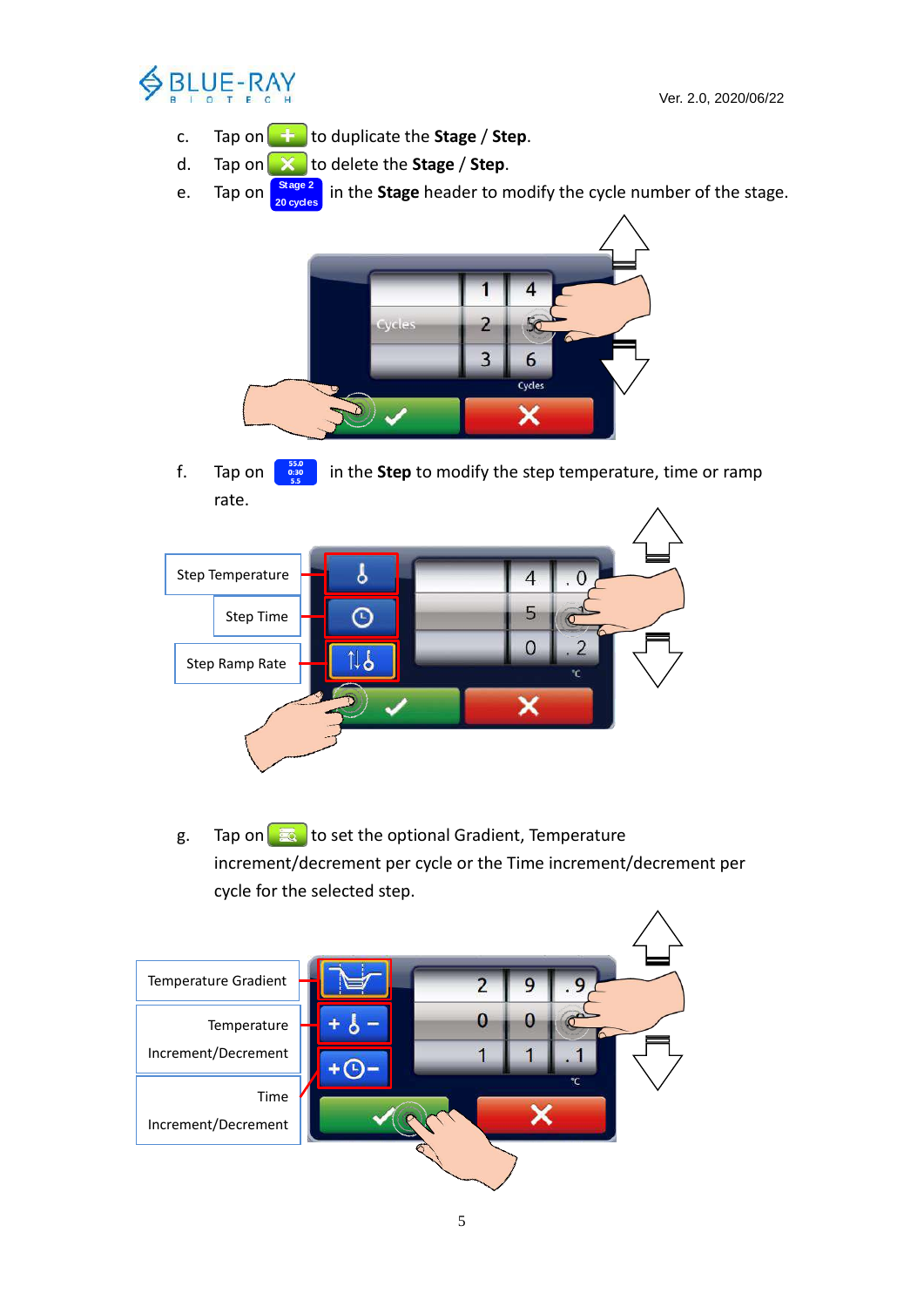

h. Tap on **the same the protocol.** Input the protocol name and tap on "OK", then you'll be brought to the user folder selection screen. Tap on the user folder icon to select the folder, and then tap on  $\Box$  to save to the folder. Alternatively, you can tap on  $\mathbb{R}^n$  to save the protocol to the USB flash drive.

#### **4. To edit an existing protocol:**

- a. Please refer to the step c. in "**Section 2. User folder management**" to open the folder.
- b. Tap to select the protocol.



Tap on  $\Box$  to open the protocol.

c. Follow the instructions of step b. to h. in "**Section 3. To create a new protocol**" to edit and save the protocol.

#### **5. To run an existing protocol:**

- a. Follow the instructions of step a. and b. in "**Section 4. To edit an existing protocol**" to open the protocol.
- b. Tap on  $\circledcirc$  to initiate the run.

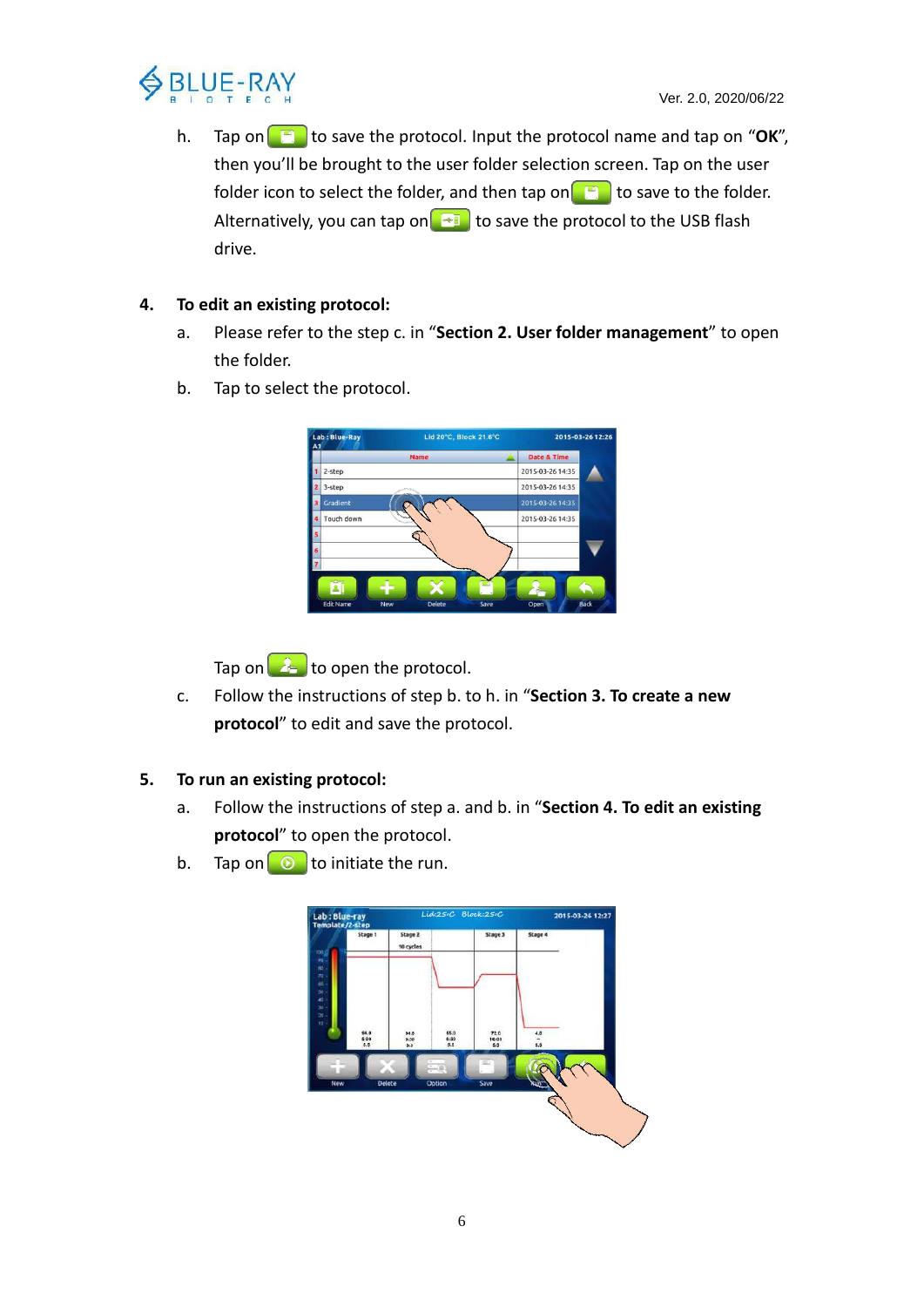

c. Specify the lid heater temperature.



d. Specify the mode you want to use to run the protocol. Key in the sample volume if you select the "Sample Mode". Tap on **O** to start the run.



**6. Tools:**

| <b>Icon</b> | <b>Function</b>                                  | <b>Description</b>                                                      |
|-------------|--------------------------------------------------|-------------------------------------------------------------------------|
| Tm          | <b>Tm Calculator</b>                             | Calculate the Tm for the input<br>primer                                |
| m           | <b>Incubation</b>                                | Use the TurboCycler as an incubator                                     |
|             | <b>Copy Number</b><br>Convertor                  | Convert the DNA concentration into<br>copy number                       |
|             | <b>Mastermix</b><br><b>Preparation</b><br>Wizard | Calculate the volume of the<br>reagents needed to make the<br>mastermix |
|             | Help                                             | Display the quick operation guide                                       |